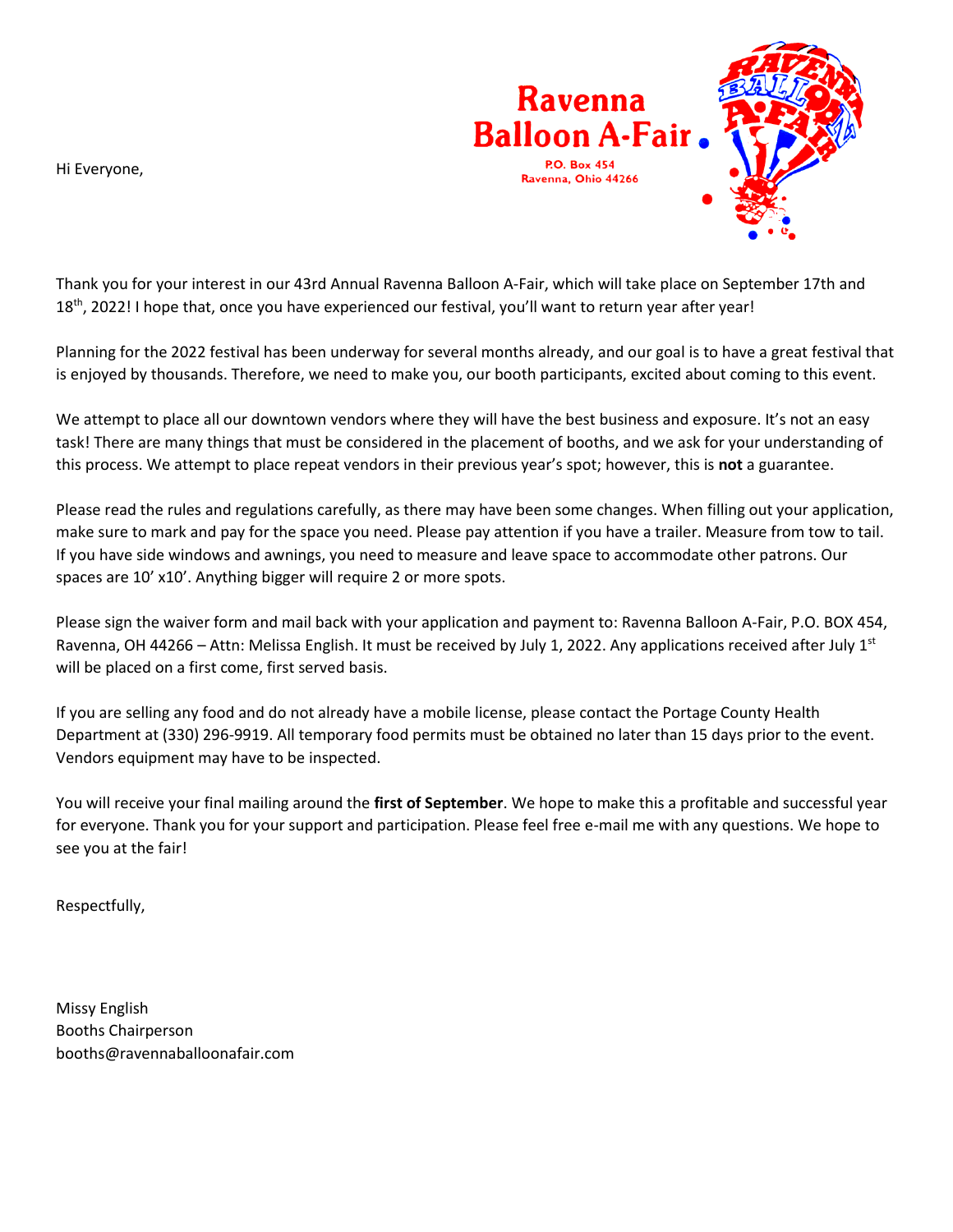#### **RAVENNA BALLOON A-FAIR SEPTEMBER 17, 2022 DOWNTOWN BOOTHS PARTICIPATION GENERAL RULES AND REGULATIONS**

#### **SPACE DESIGNATIONS AND REQUIREMENTS**

- 1. Space will be provided in area units no less than 10' X 10', only on streets and designated by the committee as the site of the Ravenna Balloon A-Fair. You cannot go into the street farther than ten-foot limit. Each organization, business or individual must furnish its own help for construction, manning, and tearing down its booths.
- 2. Fee must accompany the application to be confirmed by the committee. Make checks payable to: Ravenna Balloon A-Fair. The Hold/Harmless Waiver attached to the application must be sign and returned with your application before participation.
- 3. Multiple area units purchased by the same participant will be adjacent unless otherwiserequested and approved.
- 4. You will receive your space assignment in later August or early September.
- 5. The committee will provide only the marked areas. NO others or equipment will be available including, but not limited to: heavy duty 12 gauge or larger drop cords, trash receptacles, water, tables, or chairs.
- 6. Display booths and equipment can be moved into the designated area after 4:00 am on Saturday, September 17, 2022 in downtown Ravenna. All vehicles must be cleared from the parade route area and booths up and ready by 8:00 am. You may park your vehicles anywhere there islegal parking in Ravenna. Do not park anywhere that is roped off or barricaded.
- 7. Check-in is required at the information booth before you proceed to your booth area to set upequipment.
- 8. For safety reasons, all booths and displays or concessions cannot be removed and ABSOLUTELY NO VEHICLES WILL BE PERMITTED WITHIN THE FESTIVAL AREA UNTIL 5:30pm SATURDAY. THIS RULE WILL BE STRICTLY ENFORCED!!
- **9.** Extension cords must be outdoor, heavy duty 12 gauge or larger drop cords. Also, be prepared to go 100 feet to an outlet. **HOUSEHOLD POWER STRIPS AND EXTENSION CORDS WILL NOT BE ALLOWED!**

#### **10. NO GENERATORS ALLOWED!!!!**

- 11. All hot oil or grease must be disposed of by vendor. Our waste company will not take care of it. No waste disposal or water hookup will be available. You must make your ownarrangements.
- **12.** For the booths selling food, please contact The Portage County Health Department to obtain your food permit NO LATER THAN 15 DAYS PRIOR TO THE EVENT. You can call Beth Ahrens at (330) 296-9919 ext. 103 or e-mail **[eahrens@portageco.com](mailto:eahrens@portageco.com)**. The address is 705 Oakwood Street, Suite 208, Ravenna, OH 44266. A Non-Commercial Fee is \$107.23. Commercial Fee is \$214.47. Vendor's equipment may have to be inspected prior to the event. **Please check with the Health Department in advance as the fees may have changed.**

#### **13. No Refunds.**

#### **THOSE FOUND NOT IN ACCORDANCE WITH THE ABOVE SAFETY RULES AND REGULATIONS WILL**

#### **FACE EXPULSION FROM THE FESTIVAL.**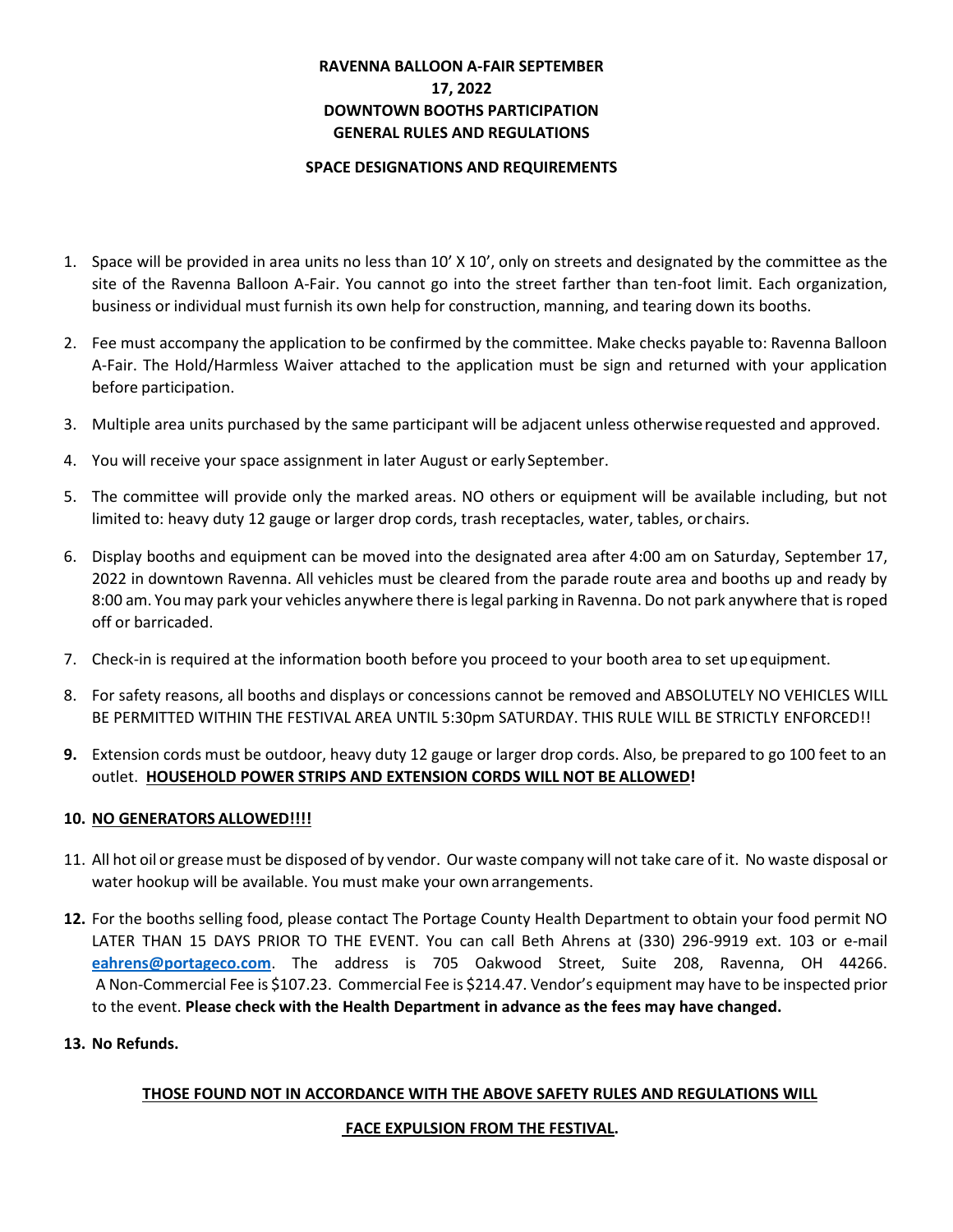## **Ravenna Balloon A-Fair Release and Waiver of Liability and Indemnity Agreement September 17, 2022**

In consideration of being permitted to participate in the Ravenna Balloon A-Fair and to maintain a booth or activity therein, relative to the Ravenna Balloon A-Fair in the City of Ravenna, Ohio on September 17, 2022 the undersigned for it, it's representative, heirs, and next to kin:

1.) HEREBY RELEASE, WAIVES, DISCHARGES, AND COVENANTS NOT TO SUE THE RAVENNA BALLOON A-FAIR, INC., its officers and members; official, agents, or any other person or entity working in conjunction with the RAVENNA BALLOON A-FAIR INC., all for the purpose herein referred to as RELEASES, all liability to the undersign, its personal representatives, assigns, heirs and next to kin for all loss and damages, and claim or demands therefore, on account of injury to the person or property herein caused by negligence of RELEASES or otherwise while the undersigned is participating in the RAVENNA BALLOON A-FAIR INC., in any manner.

2.) HEREBY AGREES TO INDEMNIFY AND SAVE AND HOLD HARMLESS AND RELEASES each of them from any loss, liability, damage, or cost they may incur due to the participation of the undersigned, its agents or others working in conjunction with it, in or upon the designated area of the RAVENNA BALLOON A-FAIR INC., and whether caused by negligence of the RELEASES or otherwise: and

3.) HEREBY ASSUMES FULL RESPONSIBILITY FOR AND RISK OF BODILY INJURY, DEATH, OR PROPERTY DAMAGE due to the negligence of the RELEASES or otherwise while participating in the RAVENNA BALLOON A-FAIR, INC., and while setting up the booth, working, observing, or otherwise participating in such event.

EACH OF THE UNDERSIGNED further expressly agrees that the foregoing Release and Waiver of Liability and Indemnity Agreement is intended to be as broad and inclusive as is permitted by the law of the State of Ohio, and that the balance shall, not withstanding, continue full legal force and effect. THE UNDERSIGNED HAS READ AND VOLUNTARILY SIGNS THE RELEASE AND WAIVERS OF ALL LIABILITY AND IDEMNITY AGREEMENT, and further agrees that no oral representation statements or inducements apart from the foregoing written agreement have been made.

Please Sign and Return with application, if not returned, it will take longer to process your application.

SIGNATURE \_\_\_\_\_\_\_\_\_\_\_\_\_\_\_\_\_\_\_\_\_\_\_\_\_\_\_\_\_\_\_\_\_\_\_\_\_\_\_\_\_\_ DATE \_\_\_\_\_\_\_\_\_\_\_\_\_\_\_\_\_\_\_